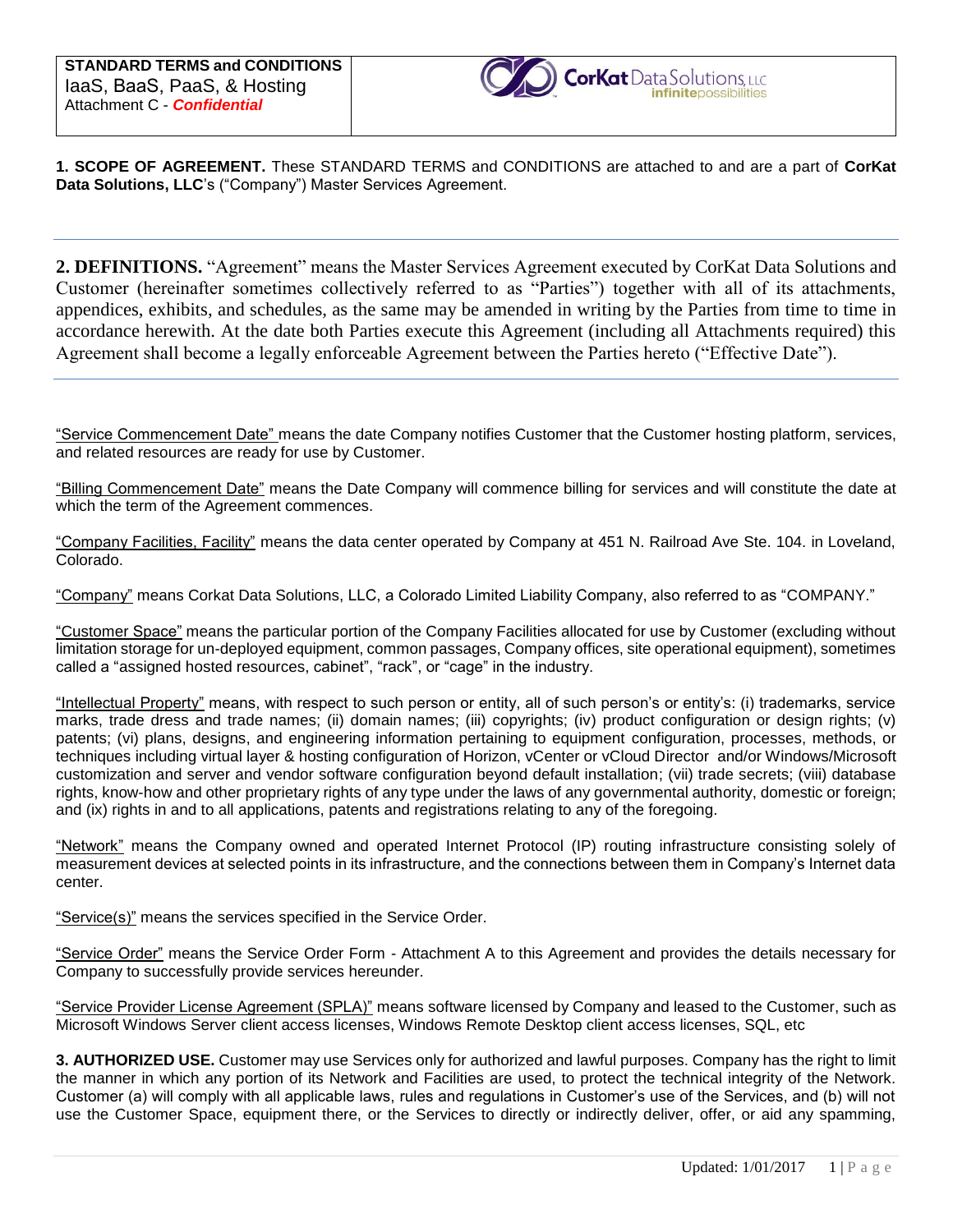

spoofing, pornography, crime, or any activity prohibited in the then-current Company Acceptable Use Policy ("AUP"), available on Company's web site.

**4. PRICE & CHARGES.** Customer shall pay the fees and costs set forth in any Service Order. Additionally, Company reserves the right to adjust, from time to time, the "SPLA" pricing set forth in the Service Order at any time during the term of the Agreement, to reflect the pricing of Microsoft. In such case, the Company will notify the Customer a minimum of 30 days in advance of the SPLA cost increase going into effect and notify the Customer of the effective date of the increase, but in no event will said adjustment be effective prior to date of notice to Customer.

**5. PAYMENT TERMS.** On the Effective Date Customer shall deliver payment for: (a) initial one-time installation and set-up charges if applicable. Billing shall commence on the Service Commencement Date, regardless of whether Customer: (a) has installed its Customer applications, domain/active directory setup (b) procured needed equipment or services from any other carrier(s) or vendor(s), or (c) is otherwise prepared to accept delivery of ordered Services from Company. Invoices are issued monthly. Company bills in advance for Services to be provided during the coming month. Charges that are dependent upon usage of Service as specified in Attachment A, will be billed in arrears. Billing for partial months is prorated based on a calendar month. All invoices are due upon receipt, and become past due thirty (30) days after the invoice date. Past due amounts bear a service fee at a rate of 10% per month (prorated on a daily basis beginning on the past due date), or the highest rate allowed by law, whichever is less. Any expenses of collection (including, without limitation, attorney's fees, collection agency fees and disbursements) will be borne by the Customer. If Customer reasonably disputes any portion of a Company invoice, Customer must pay the entire invoice and submit a written claim for refund of the disputed amount. All claims must be submitted to Company within thirty (30) days of receipt of the invoice for those. If the dispute is resolved in favor of Customer, Company shall refund or provide a credit of all amounts due to the Customer within ten (10) days of resolution.

#### **5a. PAYMENT METHOD.**

- ACH Company schedules ACH payments on the 14<sup>th</sup> and 26<sup>th</sup> of month invoices are due
- Checks are permitted as payment. Company reserves the right to enforce payment by ACH if Customer has two past due payments.
- Credit Card Company does not include transaction and/or processing fees within our monthly invoices. Therefore, Company will include a 3.5% processing fee for all payments made by Credit Card.

**6. TAXES AND FEES.** Company's prices do not include sales, use, manufacturing, excise, processing and other taxes either presently existing or which may be imposed in the future in connection with Services, unless indicated in a Service Order. Except for taxes based upon Company' net income and ad valorem personal or real property taxes imposed on Company' property, Customer is responsible for payment of all sales, use, gross receipts, excise, access, bypass, franchise, special district, and other local, state and federal taxes, fees, charges, or surcharges, however designated, imposed on or based upon the provision, sale or use of the Service. Customer is responsible for payment of all income, ad valorem, and personal property taxes imposed on Customer's property at the Facility. Any such taxes shall be added to the prices charged to the Customer unless an appropriate tax-exempt or resale certificate is on file at Company before services are rendered. Customer agrees to reimburse, indemnify and hold Company harmless from any and all taxes that Company may pay or collect under any existing or future law in connection with the Services. The provisions of this paragraph shall not constitute a waiver or relinquishment of any and all rights or remedies of Company, as set forth herein, all of which are hereby expressly reserved.

**7. TERM.** The term of this Agreement shall commence on the date of Billing Commencement and continue for the term set forth in the Service Order Form ("Term"). If no term is specified in the Service Order, then the term shall be (36) months term. Thereafter, this Agreement shall automatically renew for an additional 36 months at COMPANY's then current rates until the Parties enter into a new Agreement or either party provides the other party written notice of cancellation forty-five (45) days prior to the current Term expiration date. A reduction in hosting resources, managed support agents, and/or software licensing is not recognized as terminating the agreement. Company must receive written notification on Customer letterhead notifying Company of intent to cancel current Agreement. Any new Agreement entered into by Customer and Company following the initial Term of this Agreement shall be subject to the then current available products, at rates and charges agreed upon by Company.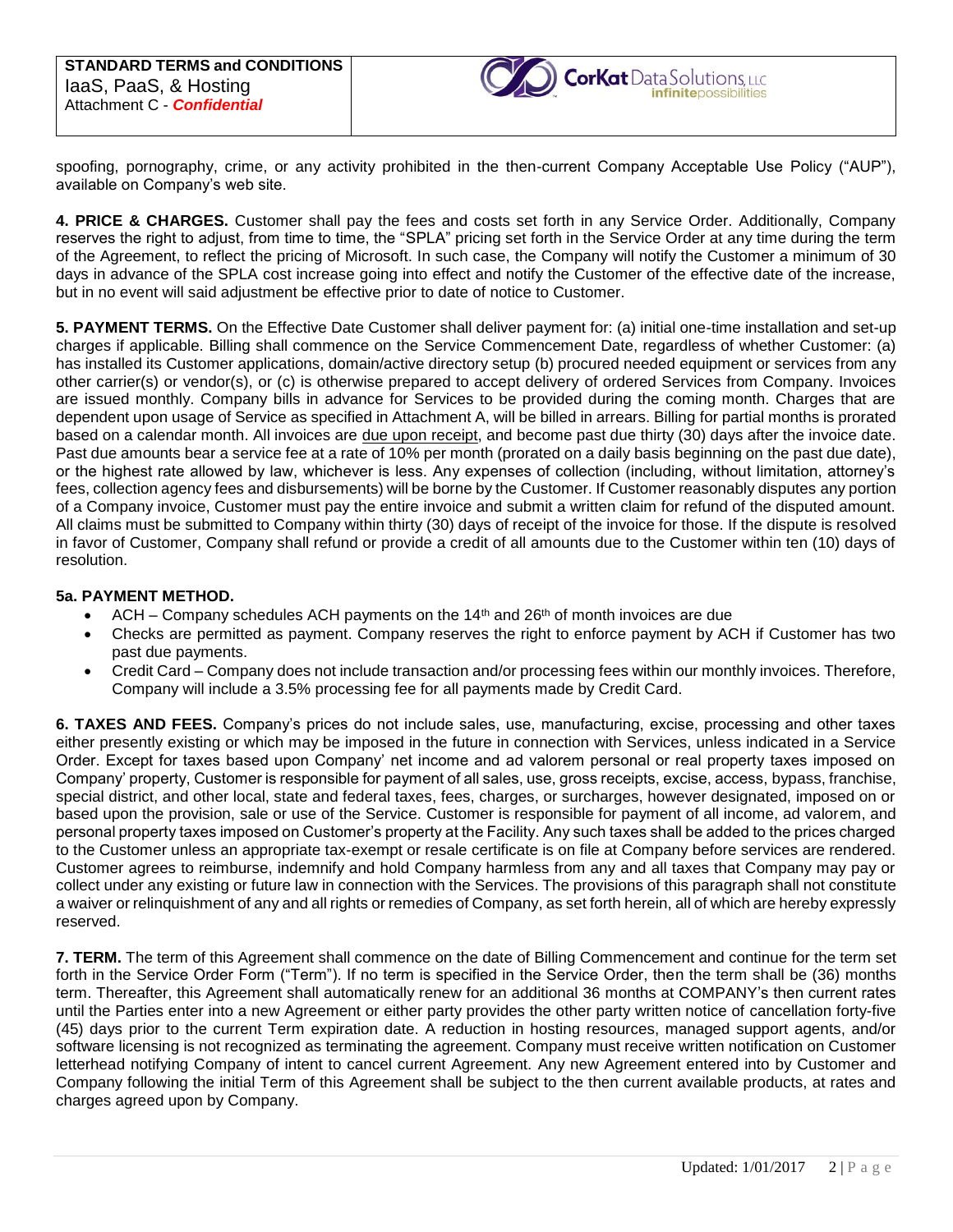

If either party cancels this agreement by providing the 45 day prior written notice, prior to such cancellation and all financial obligations have been met, the Company will assist Customer in developing an exit plan which includes the removal of Company support agents, software, licenses and will allow supervised onsite and/or remote access to backup Customer data files and/or any software purchased by the Customer within their Virtual Machines to a Customer provided NAS device and/or external location. At no time will the Customer have access to the Company Horizon, vCenter or vCloud Director, hosting configuration, and/or Windows/Microsoft licensing registered to the Company. Therefore, Company will not allow or provide configuration reports, virtual snapshots, images and/or backups that include the virtual layer (Horizon, vCenter or vCloud Director, hosting configuration), Company proprietary information and/or application license keys. The Customer is only entitled to their company electronic data files and/or database files, software licenses purchased by Customer. All VMware virtualization, Windows Operating System, vendor software customization and configuration beyond initial installation is deemed Company Intellectual Property. If Customer violates these terms at any time, customer agrees, within 30 days to reimburse Company the sum of the previous 12 months of total dollars invoiced.

If Customer does not remove the Customer equipment and its other property within such five-day period, Customer agrees to pay daily rates as determined by Company.

Upon expiration of this Agreement, Services not previously terminated by Customer will remain in effect for the term specified in the applicable Service Order for each affected Service, and the terms and conditions of this Agreement will continue to apply to such Services. Upon termination of this Agreement, all rights of Customer to order new Services cease and Company has no further obligations to furnish new Services to Customer.

**8. TERMINATION BY COMPANY.** Company may terminate this Agreement or any Service Order hereunder, or suspend Services, with not less than five (5) days prior notice by email and/or written, upon (a) Customer's failure to pay any amounts as provided herein; (b) Customer's breach of any provision of this Agreement or any law, rule or regulation governing the Services; (c) any insolvency, bankruptcy assignment for the benefit of creditors, appointment of trustee or receiver or similar event with respect to Customer; or (d) any governmental prohibition or required alteration of the Services. Company may terminate or suspend Services without notice if: (x) necessary to protect Company's Network; (y) Company has reasonable evidence of Customer's fraudulent or illegal use of Services; or (z) required by legal or regulatory authority. Any termination shall not relieve Customer of any liability incurred prior to such termination, or for payment of unaffected Services. All terms and conditions of this Agreement shall continue to apply to any Services not so terminated, regardless of the termination of this Agreement. If the Service provided under any Service Order hereunder has been terminated by Company in accordance with this section, and Customer wants to restore such Service, Customer first must pay all past due charges, a non-recurring charge, reconnection charge and a deposit equal to 2 months' recurring charges. Company suspension of services does not constitute a breach in the agreement by Company.

**8a. TERMINATION FOR CAUSE.** If Customer believes the Company has failed to meet its services outlined within the Service Level Agreement (SLA) attachment B, the Customer must provide written notice describing and demonstrating the areas of concern and allow Company thirty (30) days to cure the written concerns. Reduction of hosting resources or services does not terminate this agreement. Either party may terminate this Agreement if: (i) the other party breaches any material term or condition of this Agreement and fails to cure such breach within thirty (30) days after receipt of written notice of the same, except in the case of failure to pay fees, which must be cured within five (5) days after receipt of written notice from Company; (ii) the other party becomes the subject of a voluntary petition in bankruptcy or any voluntary proceeding relating to insolvency, receivership, liquidation, or composition for the benefit of creditors; or (iii) the other party becomes the subject of an involuntary petition in bankruptcy or any involuntary proceeding relating to insolvency, receivership, liquidation, or composition for the benefit of creditors, if such petition or proceeding is not dismissed within sixty (60) days of filing.

**8b. EFFECT OF TERMINATION.** Upon the effective date of termination of this Agreement:

a) at COMPANY'S option, COMPANY may immediately cease providing all Service(s);

b) any and all payment obligations of Customer under this Agreement for Service(s) provided through the date of termination will immediately become due and must be received within 7 business days. If payment is not received within 7 business days, a late fee of 10% of total amount due will be added to the total amount due each day ;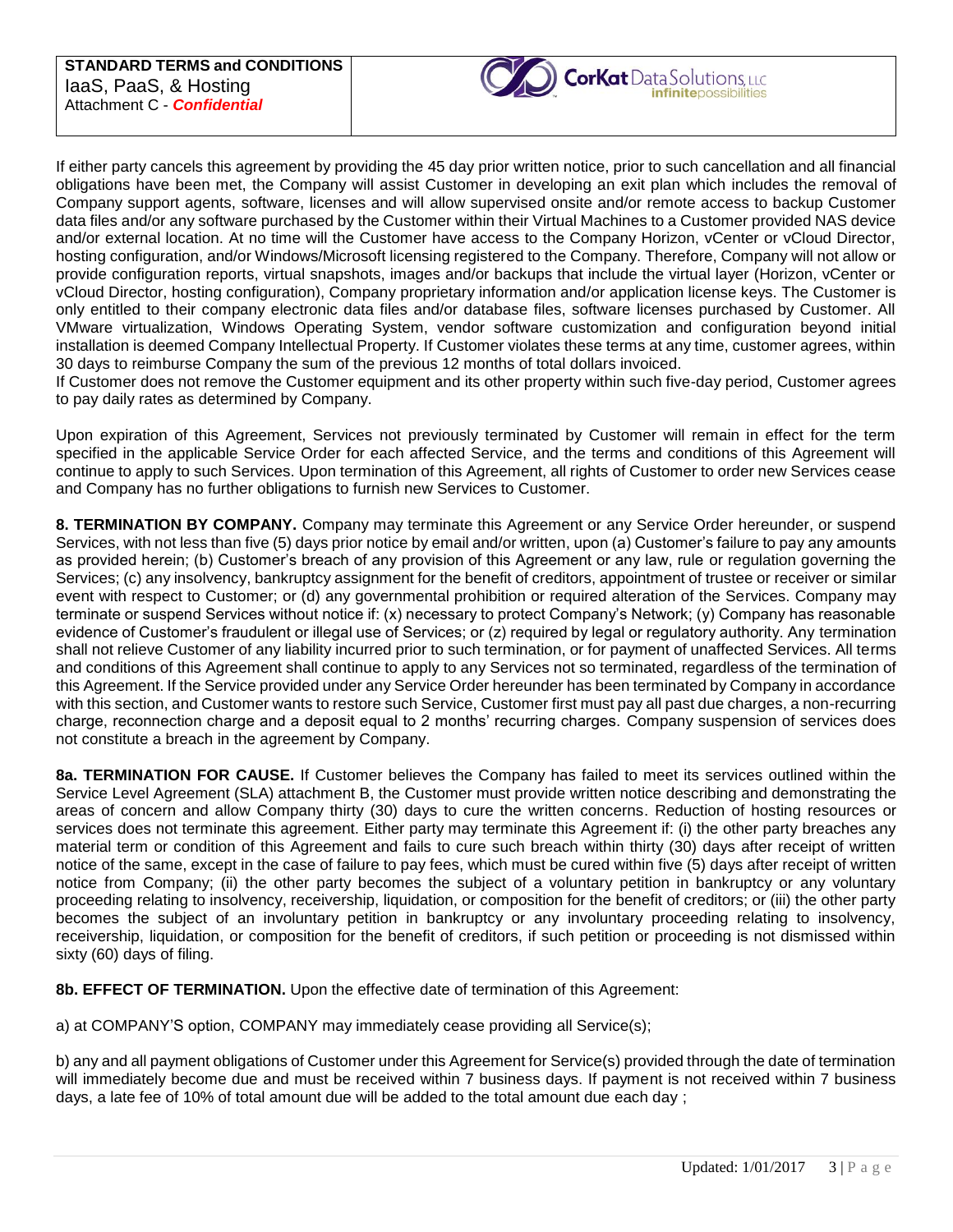

c) within thirty (30) days of such termination and provided Customer has made all payment obligations to Company, each party will return all Confidential Information of the other party in its possession and will not make or retain any copies of such Confidential Information except as required to comply with any applicable legal or accounting record keeping requirement; and

d) within five (5) days prior to such termination Customer shall (i) remove from the COMPANY Data Centers all Customer Equipment (excluding any Company supplied equipment) and any other Customer property; (ii) the Company will allow onsite and/or remote access to backup Customer data files and/or any software purchased by the Customer within their Virtual Machines to a Customer provided NAS device and/or external location. At no time will the Customer have access to the Company Horizon, vCenter or vCloud Director, hosting configuration, and/or Windows/Microsoft licensing registered to the Company. Therefore, Company will not allow or provide configuration reports, virtual snapshots, images and/or backups that include the virtual layer (Horizon, vCenter or vCloud Director, hosting configuration), Company proprietary information and/or application license keys. The Customer is only entitled to their company electronic data files, database files, and/or software licenses purchased by Customer. All virtualization, Windows Operating System, and/or third party software customization and configuration beyond initial installation is deemed Company Intellectual Property. If Customer violates these terms at any time, customer agrees, within 30 days to reimburse Company the sum of the previous 12 months of total dollars invoiced. If Customer does not remove the Customer equipment and its other property within such five-day period, Customer agrees to pay daily rates as determined by Company.

**8c. CUSTOMER EQUIPMENT.** In the event that Customer fails to pay COMPANY all undisputed amounts owed COMPANY under this Agreement when due, COMPANY may (i) restrict Customer's physical access and external access to the COMPANY facility and Equipment; and/or Customer hosted environment until such time as all past due invoices are paid

**9a. TERMINATION LIABILITY.** If Customer terminates this Agreement or any Service Order(s) hereunder prior to the end of the term of the agreement for any reason other than Company's material breach of this Agreement that remains uncured after written notice and allowing Company 30 day cure period, or under the provisions of paragraph 9b of this Agreement, Customer shall pay to Company within 21 days of such termination all monthly recurring charges associated with the Service(s) for the full balance of the remaining term of this Agreement as outlined in such Service Order(s). *Example: if the customer has 12 months remaining on their current term at the time of the requested termination, the Customer is obligated to pay in full the total of the 12 months remaining.* The per-monthly rate will be the higher value of the Customer signed quote of services or the most recent agreement invoice. Once payment has been received, the Company will allow onsite and/or remote access to backup Customer data files and/or any software purchased by the Customer within their Virtual Machines to a Customer provided NAS device and/or external location. At no time will the Customer have access to the Company Horizon, vCenter or vCloud Director, hosting configuration, and/or Windows/Microsoft licensing registered to the Company. Therefore, Company will not allow or provide configuration reports, virtual snapshots, images and/or backups that include the virtual layer (Horizon, vCenter or vCloud Director, hosting configuration), Company proprietary information and/or application license keys. The Customer is only entitled to their company electronic data files and/or database files, software licenses purchased by Customer. All VMware virtualization, Windows Operating System, third party software customization and configuration beyond initial installation is deemed Company Intellectual Property. If Customer violates these terms at any time, customer agrees, within 30 days to reimburse Company the sum of the previous 12 months of total dollars invoiced.

**9b. TERMINATION BY CUSTOMER WITHIN INITIAL 30 DAYS.** If for any reason the Customer is not completely satisfied with our services within the first 30 days from the date of service/billing commencement, Company will refund 50% of Customer's first month of recurring charges, less any installation and or set-up fees, and terminate Customer's contract within 10 days of Customer's notification without penalty or termination liability to either Customer or Company. This condition does not apply to Customer's who received a previous "proof of concept, trial or demo" and/or days of free services for testing purposes.

**10. EQUIPMENT, INSTALLATION AND INTERCONNECTION.** Other than the facilities, equipment or other devices provided by Customer ("CPE"), and unless otherwise provided elsewhere in this Agreement or any attachments hereto, Company will pay for, provide, install, maintain, operate, control and own any equipment, cable or facilities connected to the Network, which equipment at all times remains Company's personal property, regardless of where located or attached. Company may change, replace or remove such equipment, regardless of where located, so long as the basic technical parameters of the Service are not altered, and this Agreement constitutes Customer's consent to such change, replacement or removal. When possible, Company will give Customer advance written notice of any such change. If not possible to give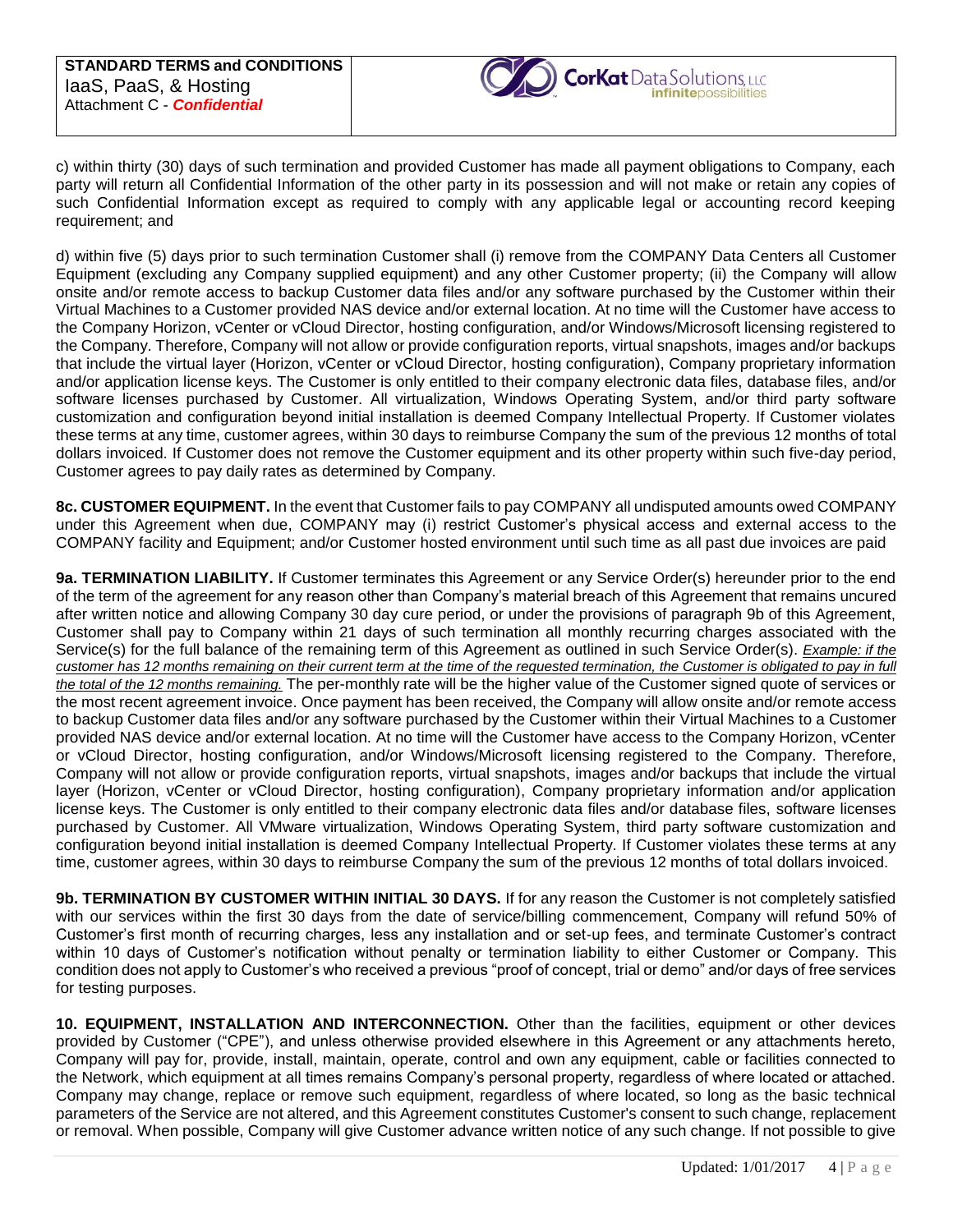

prior notice, Company will give Customer written notice as soon thereafter as reasonably possible. Customer may not rearrange or move or disconnect such equipment, and is responsible for any damage to or loss of equipment caused by Customer's negligence or willful misconduct or that of its end users. Company has no obligation to install, maintain or repair any CPE, except as may be specifically provided herein. If Customer's or an end user's equipment is incompatible with Service, Customer is responsible for any special interface equipment or facilities necessary to ensure compatibility. If, in responding to a Customer-initiated service call, Company reasonably determines that the cause of such service call is a failure, malfunction or inadequacy of CPE or Customer software, Customer will pay Company for such service call at Company's then prevailing rates.

**12. PRESS RELEASES AND PROMOTIONAL MATERIALS.** Each party shall submit to the other party any marketing, advertising, press releases, or other promotional materials that use the other party's names, logos, or other identifying marks for approval before the first use of such materials. Each party shall comply with the other party's standards for the appearance of such party's names, logos, or other identifying marks as provided in writing from time to time, and shall make any reasonable changes in such use requested by the other party.

**13. INSURANCE.** Customer must maintain the following minimum insurance coverage during the term of this Agreement: (a) Workers' Compensation in compliance with all applicable statutes of appropriate jurisdiction (including Employer's Liability with limits of \$500,000 each accident); (b) Commercial General Liability with combined single limits of \$1,000,000 each occurrence; and (c) "All Risk" Property insurance covering all of Customer's personal property located in the Customer hosted environment. Customer's Commercial General Liability policy shall be endorsed to show Company (and any underlying property owner, as requested by Company) as an additional insured. All policies shall provide that Customer's insurers waive all rights of subrogation against Company. Customer shall furnish Company with certificates of insurance demonstrating that Customer has obtained the required insurance coverage prior to use of the Customer Space. Such certificate(s) must contain a statement that the insurance coverage shall not be materially changed or cancelled without at least thirty (30) days prior written notice to Company. Customer shall require any contractor entering the Customer Space on its behalf to procure and maintain the same types, amounts and coverage extensions as required of Customer herein.

Company shall procure and maintain, through the Term of this Agreement, at Company's sole cost and expense, the following types of insurance coverage: (a) Commercial General Liability Insurance in a minimum amount of \$1,000,000 per occurrence and \$2,000,000 general aggregate limit, and \$4,000,000 umbrella excess liability including but not limited to premises/operations liability, independent contractors liability, personal injury liability, contractual liability, products liability, completed operations liability, and broad form property damage liability; (b) Special Form Property Insurance covering all of Company's property, including but not limited to the contents of any office space used by Company for any reason in support of this Agreement, computer equipment, direct physical loss or damage, coverage for computer hardware and software for its full replacement cost; and, (c) Technology Errors and Omissions Liability Insurance in a minimum amount of \$1,000,000 per occurrence and \$1,000,000 aggregate combined single limit.

**14. RIGHTS OF OWNERSHIP and CONTENT OF COMMUNICATIONS.** Customer warrants that it has the right to possess and use all CPE and software used under this Agreement. Customer shall indemnify and hold Company harmless from any liability arising out of or in connection with the content of any communications or data transmitted to or by Customer via the Services and/or the Network, including without limitation, any liability for libel, slander, defamation, invasion of privacy or infringement of any Intellectual Property right, spamming (sending bulk unrequested email or other transmissions), spoofing (impersonating the identity of any entity or party), or any other offensive, harassing, prohibited or illegal conduct, or any other damage arising from the Customer's action or equipment. Upon written request from Company, Customer agrees at Customer's sole expense promptly to defend any claim, demand, and action or proceeding to which Company may be a party arising out of or in connection with any of the foregoing, pursuant to the indemnity provisions contained herein. Except as stated otherwise in the Agreement, all present and future rights, title and interest to a party's Intellectual Property, including any rights in and to any information or works contributed by a party under this Agreement, shall at all times be and remain the sole and exclusive property of such party.

## **15. GRANT OF LICENSE.**

**15a. By** *COMPANY.* COMPANY hereby grants to Client a nonexclusive, royalty-free license, during the term of this Agreement, to use the COMPANY Technology solely for purposes of using the Service(s). Customer shall have no right to use the COMPANY Technology for any purpose other than using the Service(s).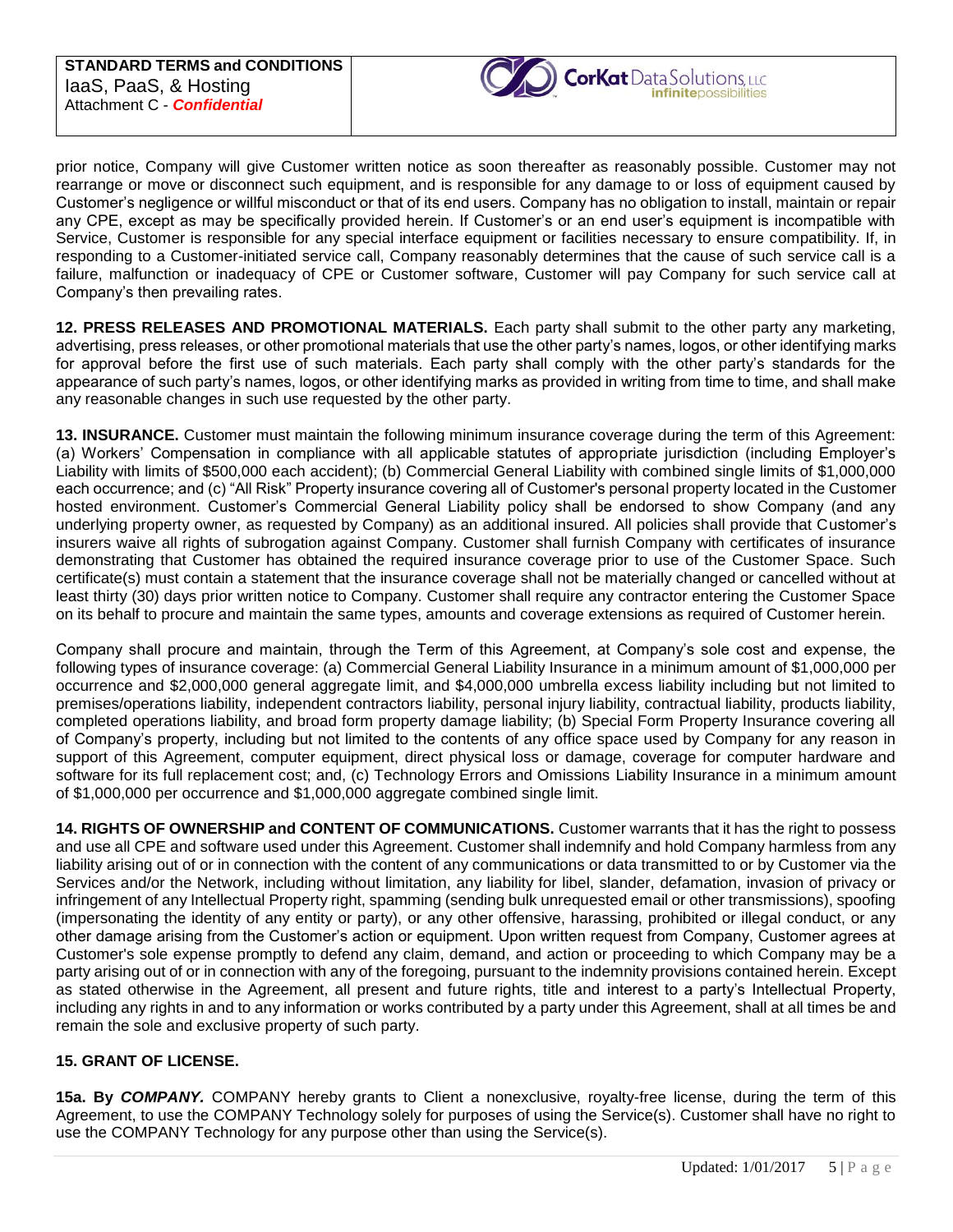

**15b.** *By Customer.* Customer agrees that if, in the course of performing the Service(s), it is necessary for COMPANY to access Customer hosting environment and use Customer Technology, COMPANY, after prior Customer notification and approval, is hereby granted and shall have a nonexclusive, royalty-free license, during the term of this Agreement, to use the Customer Technology solely for the purposes of delivering the Service(s) to Customer. COMPANY shall have no right to use the Customer Technology for any purpose other than providing the Service(s).

**16. WARRANTIES OF CUSTOMER.** Customer hereby warrants, represents, and covenants to Company that it shall not violate any laws or regulations, or infringe upon or misappropriate any Intellectual Property or proprietary rights of any third party, including, without limitation, copyright, trademark, obscenity, rights of publicity or privacy, and defamation laws, nor violate the then current AUP.

**17. RIGHT TO REFUSE SERVICE.** Company may refuse, without liability, to perform services that are deemed unlawful in the opinion of outside counsel, or for which Company has received notification of illegality from a government source with appropriate jurisdiction. Company will use reasonable efforts to give Customer prior notification in the event of any such determination.

# **18. SERVICE LEVEL AGREEMENTS.**

**18a. SERVICE LEVEL AGREEMENT.** Company shall provide specific remedies regarding performance and availability of Services in a Services Level Agreement, attached to this Agreement, which states Customer's sole and exclusive remedies for any Services problems. Service Level Commencement begins concurrently with the effective date of billing of said service(s).

**18b. SERVICE LEVEL AGREEMENT FOR HOSTING (IaaS and/or PaaS) SERVICES.** In the event that Customer experiences any of the service performance issues defined in the Service Level Agreement, attached and incorporated into this Agreement as Attachments and/or Addendums, as a result of COMPANY's failure to provide said services, COMPANY will, upon Customer's request in accordance with the terms of the applicable Service Level Agreement, credit Customer's account as described therein (the "Service Level Agreement"). The Service Level Agreement shall not apply to any services other than the applicable Hosting Services specific to the Service defined by the applicable attachment, and, shall not apply to performance issues (i) caused by factors outside of COMPANY's' reasonable control; or (ii) that resulted from Customer's equipment and/or employees. The Service Level Agreement for Hosting Services, attached to this Agreement as Attachment B and its exhibits, states Customer's sole and exclusive remedies for any Services problems with the applicable Service.

**18d. AUDITS.** Company agrees that Customer may upon reasonable prior notice and at Customer's option and expense: (i) request external security audit's directed or targeted only at the external IP provided to the Customer's hosted environment necessary to verify or audit Company's performance and security under the Service Level Agreement. (ii) request reports of the Company's Virtual Machines, and system logs pertinent to Company's performance under the Service Level Agreement. At no time will the Customer have access to or configuration reports of the Company Horizon, vCenter or vCloud Director, hosting configuration, and/or Windows/Microsoft licensing registered to the Company.

**18e. NOTIFICATION OF INTRUSION.** Company will notify Customer of any unauthorized intrusion or breach of the physical security protocols established and agreed to by Customer and Company specific to the "Customer Space" as defined herein.

**19. WARRANTIES OF COMPANY.** Company hereby warrants, represents, and covenants to Customer that use of the Network does not violate any laws or regulations, or infringe upon or misappropriate any Intellectual Property or proprietary rights of any third party, including, without limitation, copyright, trademark, rights of publicity or privacy, and defamation laws, other than any violations that may result from Customer or any other customer or third party.

**20. NO OTHER WARRANTY.** Except for the express warranties set forth in this section 20, the Services are provided on an "as is" basis, and Customer's use of the Services is at its own risk. COMPANY does not make, and hereby disclaims, any and all other Express and/or implied warranties, including, but not limited to, warranties of merchantability, fitness for a particular purpose, non-infringement and title, and any warranties arising from a course of dealing, usage, or trade practice. COMPANY does not warrant that the Services will be uninterrupted, error-free, or completely secure.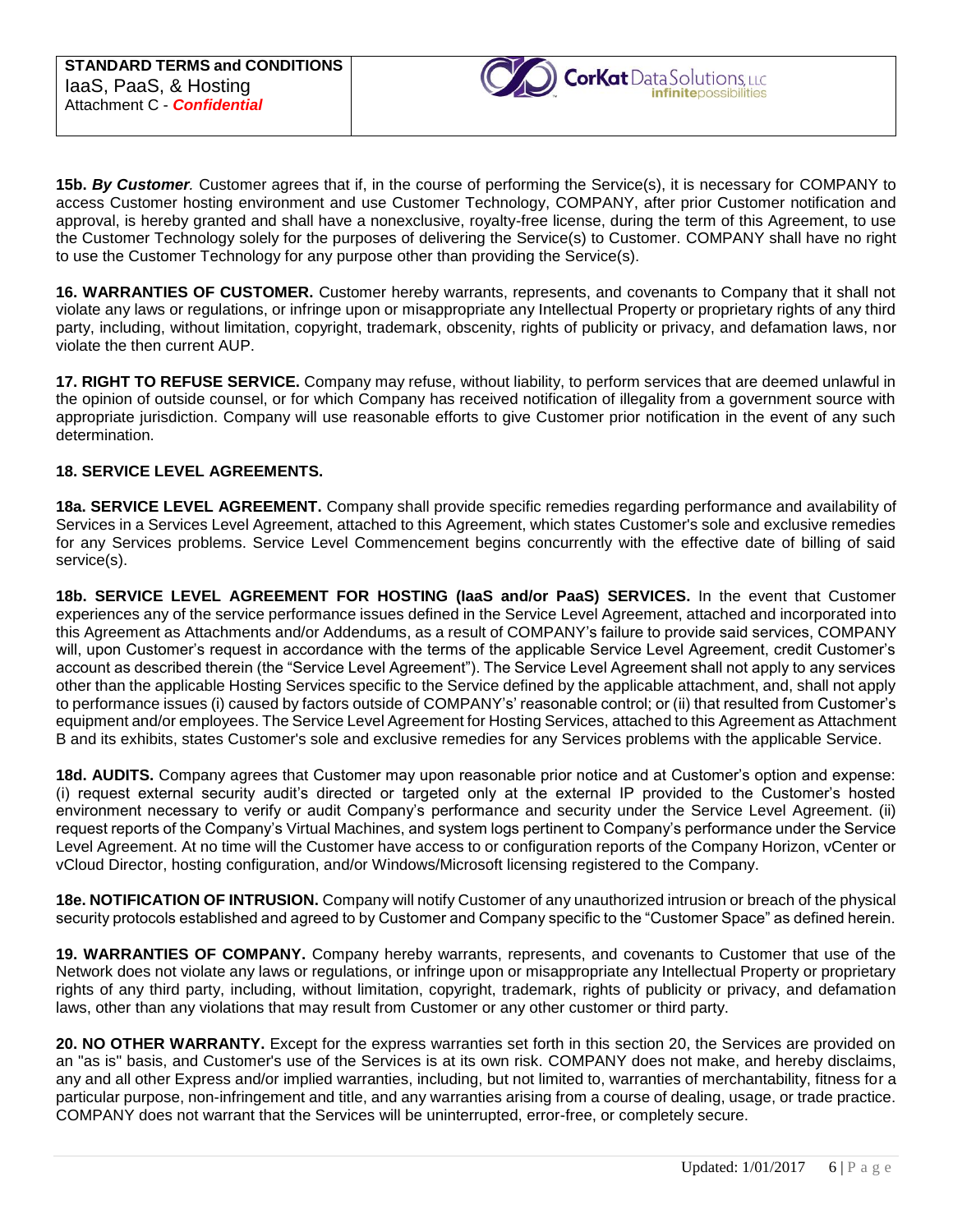

**20a. DISCLAIMER OF ACTIONS CAUSED BY AND/OR UNDER THE CONTROL OF THIRD PARTIES***.* COMPANY does not and cannot completely control the flow of data to or from Company's network and other portions of the internet. Such flow depends in large part on the performance of internet services provided or controlled by third Parties. At times, actions or inactions of such third Parties can impair or disrupt customer's connections to the Internet (or portions thereof). Although COMPANY will use no less than commercially reasonable efforts to take all actions it deems appropriate to remedy and avoid such events, and may, in certain instances, take additional efforts that exceed commercially reasonably standards, COMPANY cannot guarantee that such events will not occur. Accordingly, COMPANY disclaims any and all liability resulting from or related to such EVENTS.

### **21. LIMITATIONS OF LIABILITY.**

**21a. THE LIABILITY OF COMPANY FOR ANY BREACH OF ITS OBLIGATIONS UNDER THIS AGREEMENT OR OTHERWISE RELATING TO THIS AGREEMENT SHALL BE EXCLUSIVELY AND EXPRESSLY LIMITED TO THOSE REMEDIES SET FORTH IN THE SERVICE LEVEL AGREEMENT - ATTACHMENT B. IN NO EVENT SHALL EITHER PARTY BE LIABLE TO THE OTHER PARTY FOR ANY LOST PROFITS OR OTHER CONSEQUENTIAL, INCIDENTAL, INDIRECT OR PUNITIVE DAMAGES ARISING OUT OF OR IN RELATION TO THIS AGREEMENT. NEITHER PARTY SHALL BE HELD LIABLE OR RESPONSIBLE TO THE OTHER PARTY, NOR BE DEEMED TO HAVE DEFAULTED UNDER OR BREACHED THIS AGREEMENT, FOR FAILURE OR DELAY IN FULFILLING OR PERFORMING ANY TERM OF THIS AGREEMENT TO THE EXTENT, AND FOR SO LONG AS SUCH DELAY IS CAUSED BY ANY FORCE MAJEURE EVENTS, PROVIDED THAT AND FOR SO LONG AS THE PARTY SO AFFECTED HAS USED AND CONTINUES TO USE COMMERCIALLY REASONABLE EFFORTS TO PERFORM DESPITE THE FORCE MAJEURE EVENT.** 

**21b. PERSONAL INJURY.** Each Representative and any other person visiting Company's Data Center does so at its own risk. Company assumes no liability whatsoever for any harm to such persons resulting from any cause other than the gross negligence or willful misconduct of COMPANY.

**21c. DAMAGE TO CUSTOMER EQUIPMENT.** COMPANY assumes no liability for any damage to, or loss of, any Customer Equipment resulting from any cause other than the gross negligence or willful misconduct of COMPANY. To the extent COMPANY is liable for any damage to, or loss of, Customer Equipment for any reason, such liability will be limited solely to the replacement value of the Customer Equipment, excluding lost data, software and firmware.

**21d. DAMAGE AND/OR CUSTOMER DATA LOSS.** COMPANY assumes no liability for any damage to, or loss of any Customer software and/or DATA that resides on the Company hosted environment resulting from any cause other than the gross negligence or willful misconduct of COMPANY.

**21e. CONSEQUENTIAL DAMAGES WAIVER.** Except for a breach of section 24 ("Confidential Information") of this Agreement, in no event will either party be liable or responsible to the other for any type of incidental, punitive, indirect or consequential damages, including, but not limited to, lost revenue, lost profits, replacement goods, loss of technology, rights or services, loss of data, or interruption or loss of use of service or equipment, even if advised of the possibility of such damages, whether arising under theory of contract, tort (including negligence), strict liability or otherwise.

**22. INDEMNIFICATION.** Each party shall, at its own expense, indemnify, defend, and hold harmless the other party, and such party's employees, directors, officers, members, managers, representatives, and agents (collectively referred to as the "Indemnified Parties") against any claim, suit, action, liabilities, costs, and expenses, including any other proceeding brought by a third party against the Indemnified Parties (collectively referred to as "Claims"), to the extent that such Claim is based on or arises from the breach of any representation, warranty, or covenant of the indemnifying party contained in this Agreement or arising out of or related to any damage to tangible property, personal injury or death caused by such party's negligence or willful misconduct. In addition, Customer shall indemnify, defend, and hold harmless the Company Indemnified Parties against any Claim that the Customer infringed any Intellectual Property right of any third party, or any right of publicity or privacy, or is libelous or defamatory. The indemnifying party will pay any and all costs, damages, and expenses, including, but not limited to, reasonable attorneys' fees and costs awarded against or otherwise incurred by the Indemnified Parties in connection with or arising from or attributable to any such Claim. The indemnifying party's obligations under this Section shall be subject to reasonably prompt notice of any such Claim and permitting the indemnifying party, through its counsel,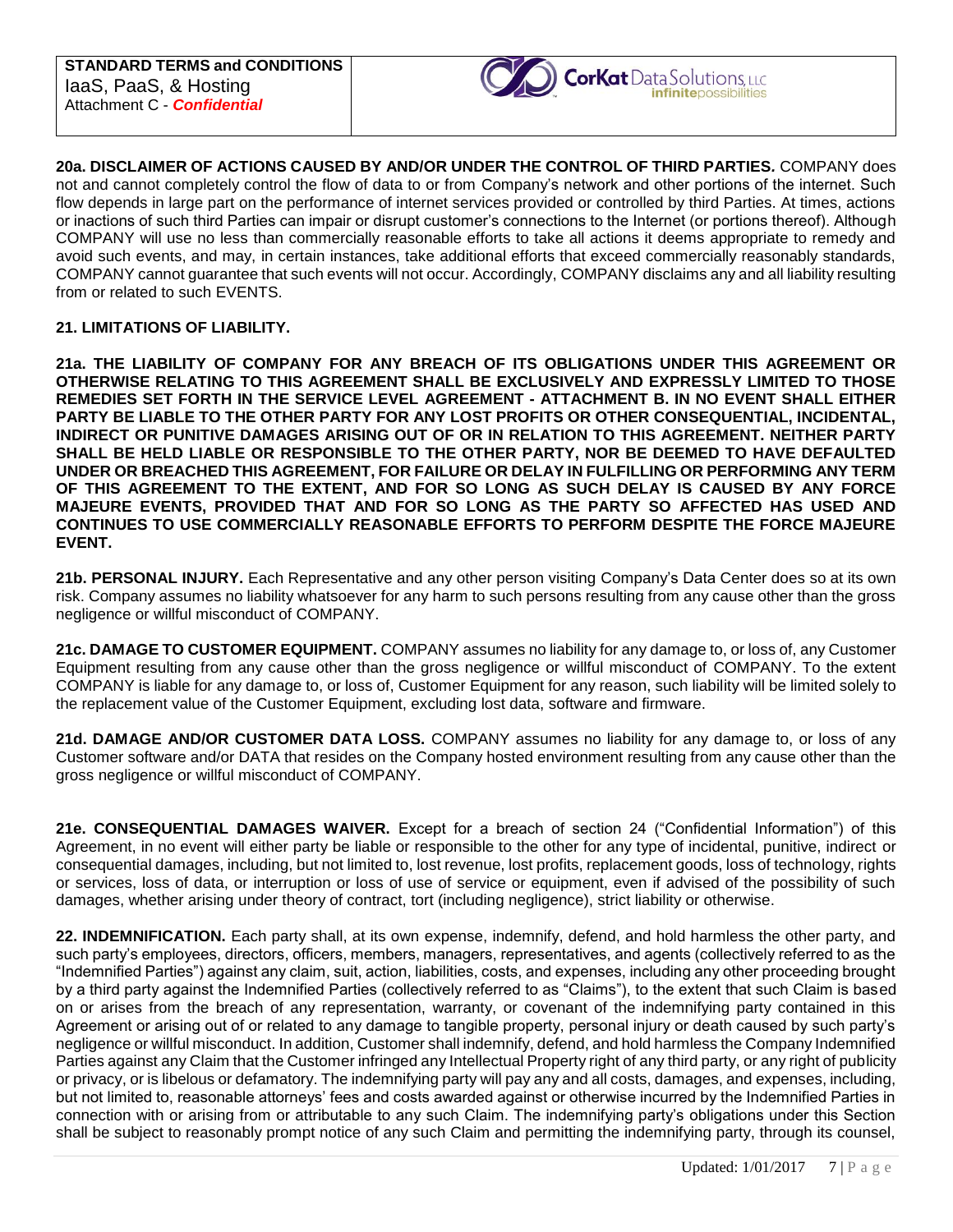

to answer and defend such Claim. The Indemnified Parties, at their own expense, shall have the right to employ separate counsel and participate in the defense thereof. In no event may either party enter into any third-party Agreements that would in any manner affect the rights of, or bind, the other party in any manner to such third party, without the prior written consent of the other party.

#### **23. ARBITRATION.**

Injunctive Relief. Any dispute arising out of or relating to this Agreement, including the breach, termination or validity hereof (excluding, however, a breach of the license in Section 15, and/or Section 24), shall be settled by arbitration pursuant to the Federal Arbitration Act, 9 U.S.C. §. 1 et seq. The arbitration shall be conducted in accordance with the JAMS Comprehensive Arbitration Rules, but need not be administered by JAMS unless the Parties cannot otherwise agree upon the selection of an arbitrator within thirty (30) days of the receipt of a written demand for arbitration, In the event the Parties cannot reach Agreement on the selection of an arbitrator, either party may commence the arbitration process by filing a written demand for arbitration with JAMS, with a copy to the other party. The written demand for arbitration called for by this paragraph shall contain sufficient detail regarding the party's claims to permit the other party to understand the claims and identify witnesses and relevant documents.

The arbitrator may, upon good cause shown, expand the discovery permitted by the JAMS rules and extend any applicable deadlines. The arbitrator may decide a motion for summary disposition of claims or issues, either by Agreement of all interested Parties or at the request of one party, provided other interested Parties have reasonable notice to respond to the request. The arbitrator shall not have the authority to determine claims over which a regulatory agency has exclusive jurisdiction. The United Nations Convention on Contracts for the International Sale of Goods does not apply to this Agreement. The arbitrator shall apply Colorado law, and shall be able to decree any and all relief of an equitable nature allowed by this contract including, but not limited to, such relief as a temporary restraining order, a preliminary injunction, a permanent injunction or replevin of COMPANY AND/OR COMPANY DESIGNATED AGENTS's property. The arbitrator shall also award any actual and compensatory damages in accordance with this contract. The Parties expressly waive and the arbitrator shall not have the authority to issue an award of any other form of damages, including punitive and exemplary damages, non-economic damages, such as for emotional distress, pain and suffering or loss of consortium. In addition, the arbitrator shall have no right or authority to declare any intellectual property to be invalid or void. The arbitrator's decision shall follow the plain meaning of this Agreement and shall be final, binding, and enforceable in a court of competent jurisdiction. The arbitrator shall issue an award no later than sixty (60) days after the commencement of the arbitration hearing unless the Parties agree otherwise. Each party shall bear its own costs and attorneys' fees and shall share equally in the fees and expenses of the arbitrator. The arbitration proceedings shall occur in the Loveland, Colorado metropolitan area.

Should it become necessary to resort to court proceedings to enforce a party's compliance with the dispute resolution process set forth herein, and the court directs or otherwise requires compliance herewith, then all of the costs and expenses, including its reasonable attorney's fees, incurred by the party requesting such enforcement shall be reimbursed by the noncomplying party to the requesting party. Venue shall be deemed proper in the federal, state and county courts in and for the City and County of Loveland, State of Colorado, and said courts shall have exclusive jurisdiction over any proceedings arising out of this Agreement.

Nothing in this provision shall prevent a party from at any time seeking temporary equitable relief, from AAA or any court of competent jurisdiction, to prevent irreparable harm pending the resolution of the arbitration. The Parties acknowledge that a breach by Customer of Sections 15, and/or 24 hereof shall cause irreparable harm to COMPANY. Accordingly, if Customer breaches Sections 15, and/or 24 hereof, COMPANY shall be entitled to immediate and permanent injunctive relief in addition to all of the rights and remedies it may have, it being agreed that the damages which COMPANY would sustain upon such violation are difficult or impossible to ascertain in advance. If COMPANY is required to take legal action to enforce the covenants contained in Sections 15, and/or 24, or to enjoin Customer from violating Sections 15, and/or 24; (a) COMPANY shall be entitled to recover, as part of its damages, its reasonable legal costs and expenses for bringing and maintaining any such action; and (b) posting of any bond shall not be required as a pre-condition to the issuance of the relief sought. Venue shall be deemed proper in the federal, state and county courts in and for the City and County of Loveland, State of Colorado, and said courts shall have exclusive jurisdiction over any proceedings arising out of this Agreement.

**24. CONFIDENTIAL INFORMATION.** Each party agrees that the following materials and information and all copies thereof of whatever nature are confidential and are the proprietary information and trade secrets of the disclosing party: (i) the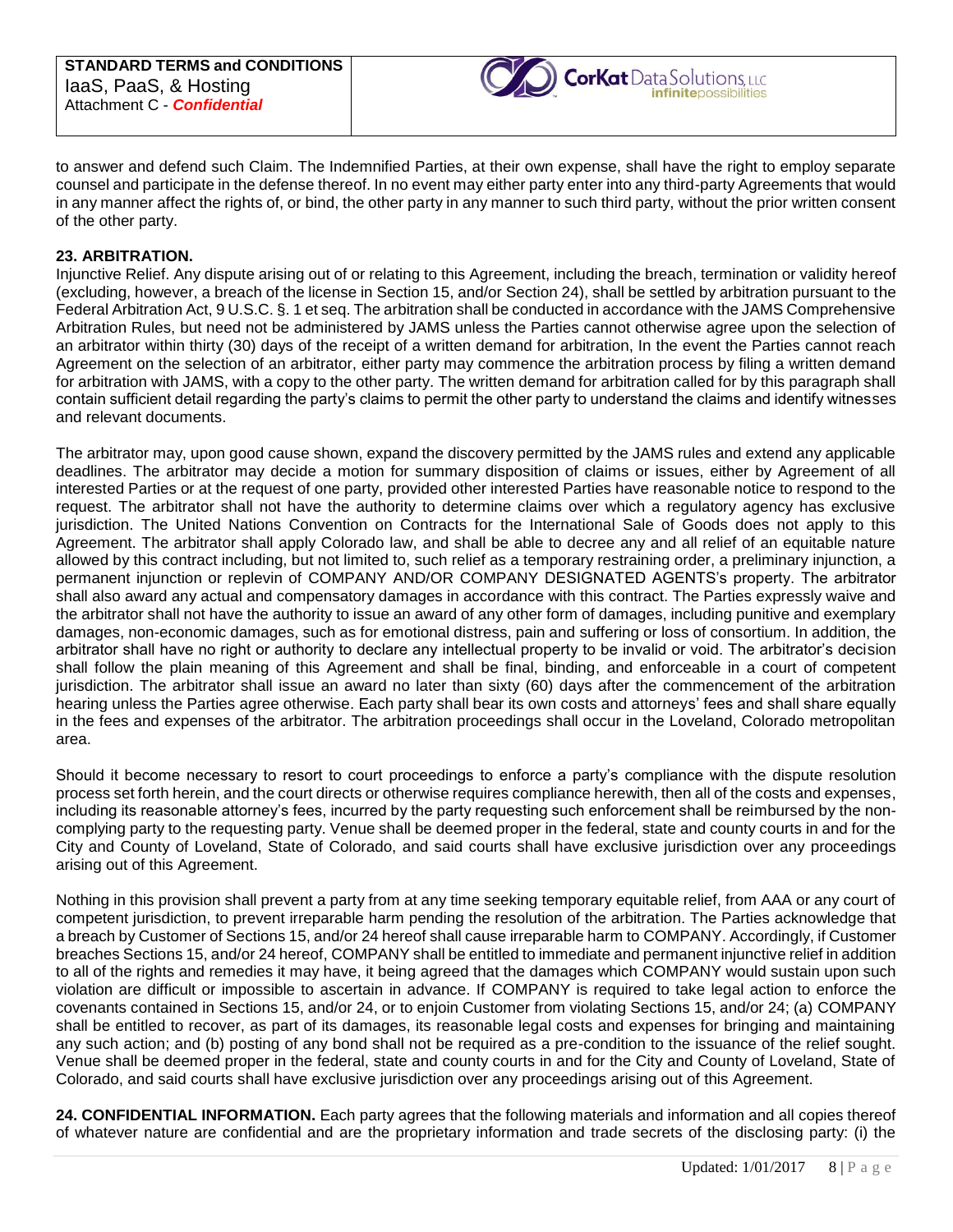

computer software and algorithms possessed by either party and all source documents relating to such software and algorithms; (ii) proprietary information of either party (including, without limitation, the names and addresses of customers, Content providers, and suppliers), and information that either party does not generally make available to the public; (iii) the methods, means, personnel, equipment, and software by and with which Customer provides its products and services and by and with which Company provides the Company network and its other products and services; (iv) the terms of this Agreement; and (v) any other information that either party reasonably designates, by notice in writing delivered to the other party, as being confidential or proprietary Confidential Information"). Except as expressly permitted herein, neither party shall use the Confidential Information of the other party and each party shall keep the Confidential Information of the other party secret to the degree such party keeps secret its own confidential or proprietary information, and in any case using no less than reasonable care.

Confidential Information of the disclosing party shall not be disclosed by the party who receives such information except: (i) to a party's accountants, auditors, agents, legal counsel, and parent companies; *provided*, *however*, that such Parties agree to be bound by these confidentiality provisions; or (ii) as may be required by any legal process, court order, or governmental agency, in which event the party making such disclosure shall so notify the other as promptly as practicable prior to making such disclosure and shall seek confidential treatment of such information. No information that would otherwise be Confidential Information shall be subject to the restrictions on disclosure in the event and to the extent that: (i) such information is in, or becomes part of, the public domain otherwise than through the fault of the receiving party; (ii) such information was known to the receiving party prior to the execution of the Agreement as proven by the receiving party's written records; (iii) such information was revealed to the receiving party by a third party having no obligation to hold such information confidential; or (iv) such information is developed independently of any of the disclosing party's Confidential Information by the receiving party. This paragraph shall be in addition to and not supersede any separate confidentiality or non-disclosure Agreement executed by the Parties. In the event of a conflict between this paragraph and any such Agreement, the provisions of such Agreement shall prevail.

**25. ASSIGNMENT.** Neither party may assign this Agreement, in whole or in part, without the other party's prior written consent, which consent shall not be unreasonably withheld or delayed. Notwithstanding the foregoing, either party may assign this Agreement and its rights and obligations hereunder with thirty (30) days prior written notice to the other party, with or without consent, upon the happening of one or more of the following events: (a) in the event the Company and/or its affiliates is sold to a third party; or (b)in the event there is a sale or transfer of all or substantially all of the Company and/or its affiliate's assets to a third party; or (c) in the event of a merger or consolidation of the Company and/or its affiliate's with another company at any time during the term of this Agreement. This Agreement will be binding upon and inure to the benefit of party's successors and assigns. The successor or assignee shall execute such documents as reasonably required by the Company to effectuate same. Additionally, Company shall notify Customer of any material adverse change in the financial condition of the Company or a change of ownership within a reasonable time after the Company has knowledge of same.

**26. NOTICES.** All notices under this Agreement or with respect thereto shall be in writing. Any notices hereunder shall be given by personal delivery, telecopy, facsimile, U.S. registered or certified mail (postage prepaid), or by overnight courier to the appropriate party at the address set forth in the Service Order and shall be deemed given on the date of such personal delivery, or the date telecopied or faxed, or a date two (2) business days after the date mailed if mailed in the United States or five (5) business days after the date mailed if mailed outside the United States. If such notice is sent by overnight courier, notice shall be deemed given twenty-four (24) hours after delivery to such overnight courier service.

**27. PARTIAL INVALIDITY.** In the event that any portion of this Agreement is invalid or unenforceable, the remaining terms and conditions shall nevertheless remain in full force and effect as though the invalid or unenforceable portion were not included.

**28. CAPTIONS FOR CONVENIENCE.** All headings or captions used herein are for convenient reference only and shall not be used in any way in connection with the interpretation, construction or enforcement of this Agreement.

**29. NO WAIVER.** Neither the failure of Company to insist upon Customer's performance of any of Customer's obligations hereunder nor the waiver of any provision of this Agreement or of any default hereunder shall effect Company's rights thereafter to enforce such provision or any other provision hereunder nor shall the failure of Company to exercise any right